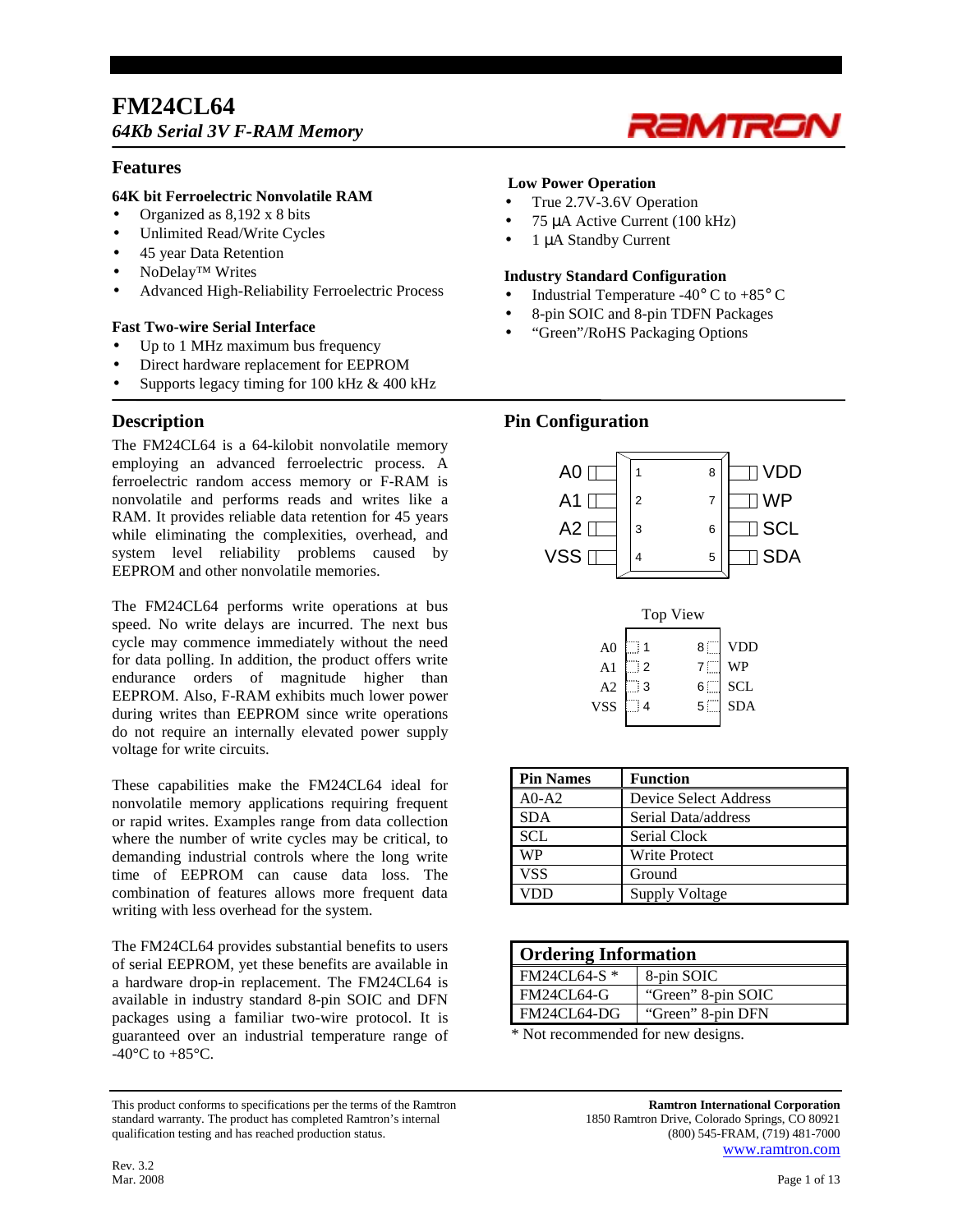



# **Pin Description**

| <b>Pin Name</b> | <b>Type</b> | <b>Pin Description</b>                                                                 |
|-----------------|-------------|----------------------------------------------------------------------------------------|
| $A0-A2$         | Input       | Address 0-2. These pins are used to select one of up to 8 devices of the same type on  |
|                 |             | the same two-wire bus. To select the device, the address value on the three pins must  |
|                 |             | match the corresponding bits contained in the device address. The address pins are     |
|                 |             | pulled down internally.                                                                |
| <b>SDA</b>      | I/O         | Serial Data Address. This is a bi-directional line for the two-wire interface. It is   |
|                 |             | open-drain and is intended to be wire-OR'd with other devices on the two-wire bus.     |
|                 |             | The input buffer incorporates a Schmitt trigger for noise immunity and the output      |
|                 |             | driver includes slope control for falling edges. A pull-up resistor is required.       |
| <b>SCL</b>      | Input       | Serial Clock. The serial clock line for the two-wire interface. Data is clocked out of |
|                 |             | the part on the falling edge, and in on the rising edge. The SCL input also            |
|                 |             | incorporates a Schmitt trigger input for noise immunity.                               |
| <b>WP</b>       | Input       | Write Protect. When tied to VDD, addresses in the entire memory map will be write-     |
|                 |             | protected. When WP is connected to ground, all addresses may be written. This pin      |
|                 |             | is pulled down internally.                                                             |
| <b>VDD</b>      | Supply      | Supply Voltage: 2.7V to 3.6V                                                           |
| <b>VSS</b>      | Supply      | Ground                                                                                 |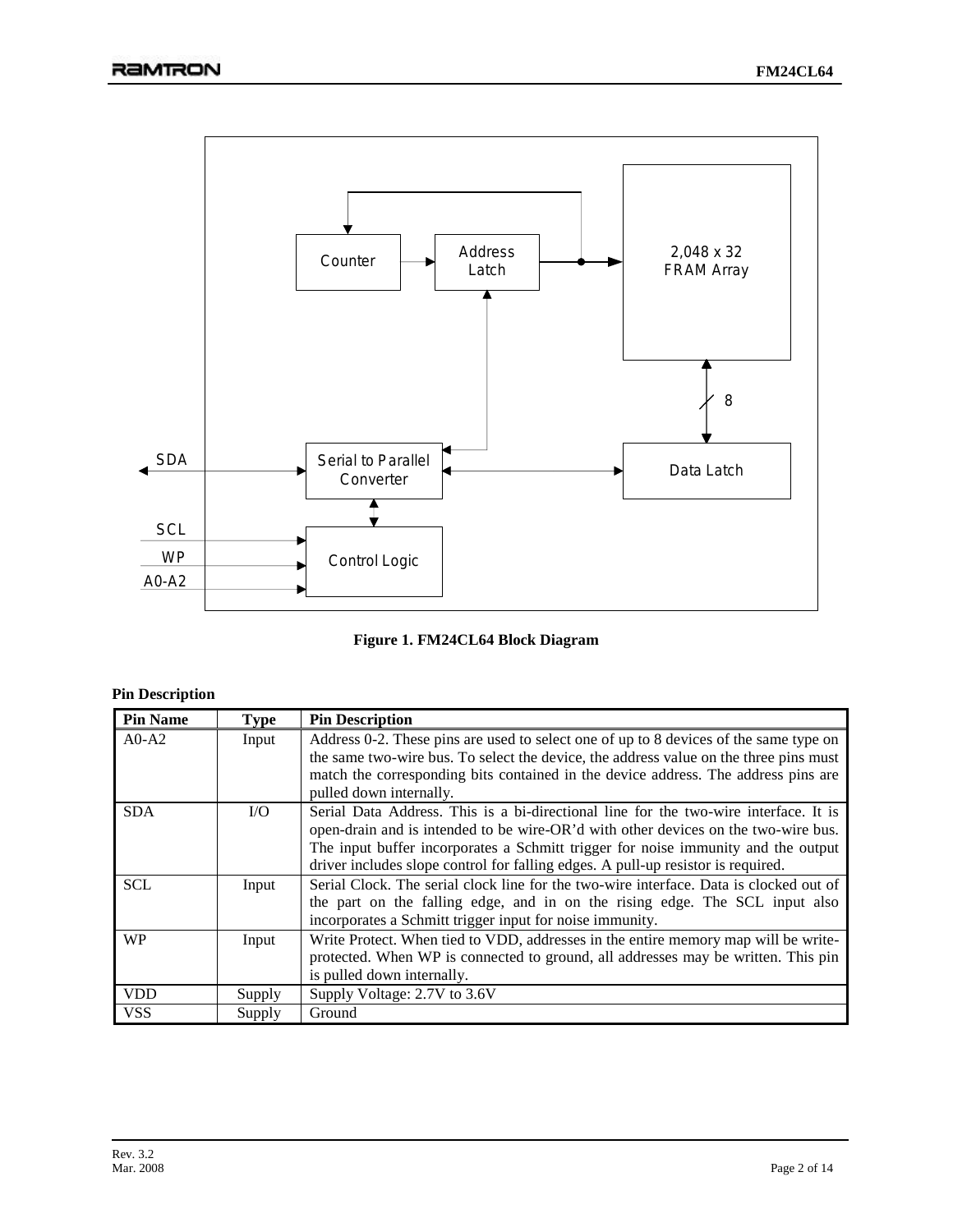# **Overview**

The FM24CL64 is a serial F-RAM memory. The memory array is logically organized as a 8,192 x 8 bit memory array and is accessed using an industry standard two-wire interface. Functional operation of the F-RAM is similar to serial EEPROMs. The major difference between the FM24CL64 and a serial EEPROM with the same pinout relates to its superior write performance.

# **Memory Architecture**

When accessing the FM24CL64, the user addresses 8,192 locations each with 8 data bits. These data bits are shifted serially. The 8,192 addresses are accessed using the two-wire protocol, which includes a slave address (to distinguish other non-memory devices), and an extended 16-bit address. Only the lower 13 bits are used by the decoder for accessing the memory. The upper three address bits should be set to 0 for compatibility with larger devices in the future.

The access time for memory operation is essentially zero beyond the time needed for the serial protocol. That is, the memory is read or written at the speed of the two-wire bus. Unlike an EEPROM, it is not necessary to poll the device for a ready condition since writes occur at bus speed. That is, by the time a new bus transaction can be shifted into the part, a write operation will be complete. This is explained in more detail in the interface section below.

Users expect several obvious system benefits from the FM24CL64 due to its fast write cycle and high endurance as compared with EEPROM. However there are less obvious benefits as well. For example in a high noise environment, the fast-write operation is less susceptible to corruption than an EEPROM since it is completed quickly. By contrast, an EEPROM requiring milliseconds to write is vulnerable to noise during much of the cycle.

Note that it is the user's responsibility to ensure that  $V_{DD}$  is within datasheet tolerances to prevent incorrect operation.

# **Two-wire Interface**

The FM24CL64 employs a bi-directional two-wire bus protocol using few pins or board space. Figure 2 illustrates a typical system configuration using the FM24CL64 in a microcontroller-based system. The industry standard two-wire bus is familiar to many users but is described in this section.

By convention, any device that is sending data onto the bus is the transmitter while the target device for this data is the receiver. The device that is controlling the bus is the master. The master is responsible for generating the clock signal for all operations. Any device on the bus that is being controlled is a slave. The FM24CL64 always is a slave device.

The bus protocol is controlled by transition states in the SDA and SCL signals. There are four conditions including start, stop, data bit, or acknowledge. Figure 3 illustrates the signal conditions that specify the four states. Detailed timing diagrams are in the electrical specifications.



**Figure 2. Typical System Configuration**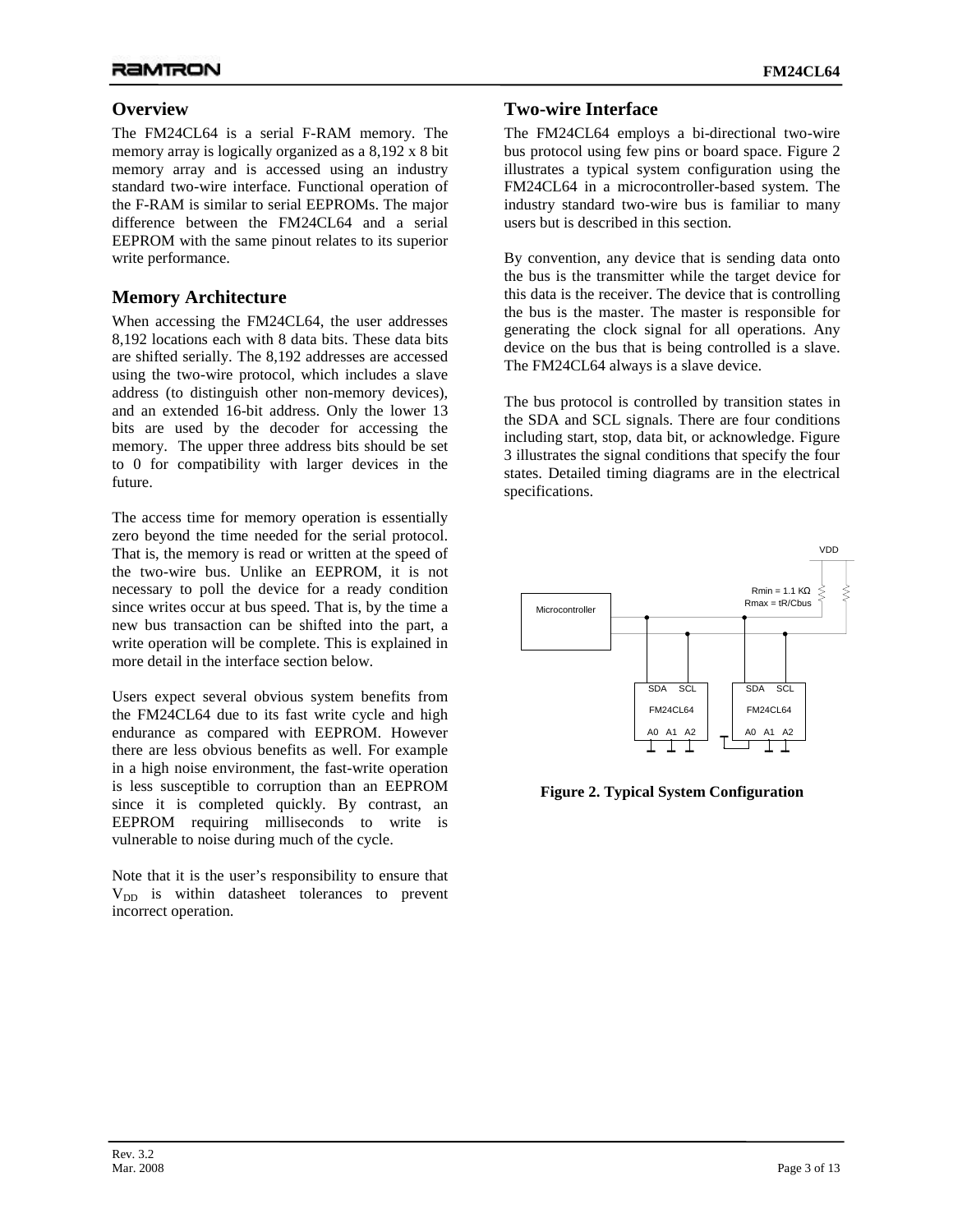

**Figure 3. Data Transfer Protocol** 

#### **Stop Condition**

A stop condition is indicated when the bus master drives SDA from low to high while the SCL signal is high. All operations using the FM24CL64 should end with a stop condition. If an operation is in progress when a stop is asserted, the operation will be aborted. The master must have control of SDA (not a memory read) in order to assert a stop condition.

#### **Start Condition**

A start condition is indicated when the bus master drives SDA from high to low while the SCL signal is high. All commands should be preceded by a start condition. An operation in progress can be aborted by asserting a start condition at any time. Aborting an operation using the start condition will ready the FM24CL64 for a new operation.

If during operation the power supply drops below the specified  $V_{DD}$  minimum, the system should issue a start condition prior to performing another operation.

#### **Data/Address Transfer**

All data transfers (including addresses) take place while the SCL signal is high. Except under the two conditions described above, the SDA signal should not change while SCL is high.

## **Acknowledge**

The acknowledge takes place after the  $8<sup>th</sup>$  data bit has been transferred in any transaction. During this state the transmitter should release the SDA bus to allow the receiver to drive it. The receiver drives the SDA signal low to acknowledge receipt of the byte. If the receiver does not drive SDA low, the condition is a no-acknowledge and the operation is aborted.

The receiver would fail to acknowledge for two distinct reasons. First is that a byte transfer fails. In this case, the no-acknowledge ceases the current operation so that the part can be addressed again. This allows the last byte to be recovered in the event of a communication error.

Second and most common, the receiver does not acknowledge to deliberately end an operation. For example, during a read operation, the FM24CL64 will continue to place data onto the bus as long as the receiver sends acknowledges (and clocks). When a read operation is complete and no more data is needed, the receiver must not acknowledge the last byte. If the receiver acknowledges the last byte, this will cause the FM24CL64 to attempt to drive the bus on the next clock while the master is sending a new command such as stop.

#### **Slave Address**

The first byte that the FM24CL64 expects after a start condition is the slave address. As shown in Figure 4, the slave address contains the device type, the device select address bits, and a bit that specifies if the transaction is a read or a write.

Bits 7-4 are the device type and should be set to 1010b for the FM24CL64. These bits allow other types of function types to reside on the 2-wire bus within an identical address range. Bits 3-1 are the address select bits. They must match the corresponding value on the external address pins to select the device. Up to eight FM24CL64s can reside on the same two-wire bus by assigning a different address to each. Bit 0 is the read/write bit.  $R/W=1$  indicates a read operation and  $R/W=0$ indicates a write operation.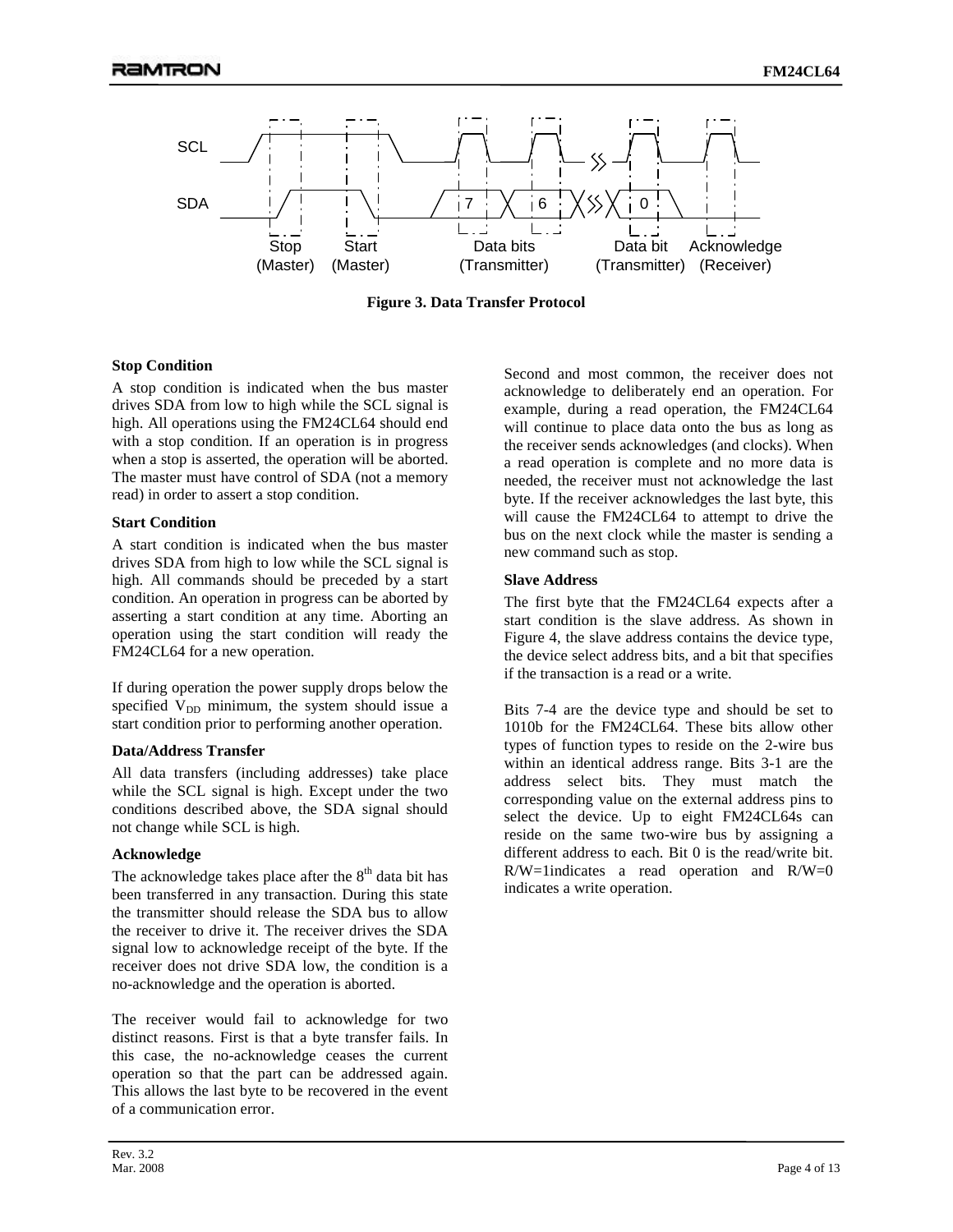

**Figure 4. Slave Address** 

## **Addressing Overview**

After the FM24CL64 (as receiver) acknowledges the device address, the master can place the memory address on the bus for a write operation. The address requires two bytes. The first is the MSB. Since the device uses only 13 address bits, the value of the upper three bits are "don't care". Following the MSB is the LSB with the remaining eight address bits. The address value is latched internally. Each access causes the latched address value to be incremented automatically. The current address is the value that is held in the latch -- either a newly written value or the address following the last access. The current address will be held for as long as power remains or until a new value is written. Reads always use the current address. A random read address can be loaded by beginning a write operation as explained below.

After transmission of each data byte, just prior to the acknowledge, the FM24CL64 increments the internal address latch. This allows the next sequential byte to be accessed with no additional addressing. After the last address (1FFFh) is reached, the address latch will roll over to 0000h. There is no limit to the number of bytes that can be accessed with a single read or write operation.

## **Data Transfer**

After the address information has been transmitted, data transfer between the bus master and the FM24CL64 can begin. For a read operation the FM24CL64 will place 8 data bits on the bus then wait for an acknowledge from the master. If the acknowledge occurs, the FM24CL64 will transfer the next sequential byte. If the acknowledge is not sent, the FM24CL64 will end the read operation. For a write operation, the FM24CL64 will accept 8 data bits from the master then send an acknowledge. All data transfer occurs MSB (most significant bit) first.

# **Memory Operation**

The FM24CL64 is designed to operate in a manner very similar to other 2-wire interface memory products. The major differences result from the higher performance write capability of F-RAM technology. These improvements result in some differences between the FM24CL64 and a similar configuration EEPROM during writes. The complete operation for both writes and reads is explained below.

## **Write Operation**

All writes begin with a device address, then a memory address. The bus master indicates a write operation by setting the LSB of the device address to a 0. After addressing, the bus master sends each byte of data to the memory and the memory generates an acknowledge condition. Any number of sequential bytes may be written. If the end of the address range is reached internally, the address counter will wrap from 1FFFh to 0000h.

Unlike other nonvolatile memory technologies, there is no effective write delay with F-RAM. Since the read and write access times of the underlying memory are the same, the user experiences no delay through the bus. The entire memory cycle occurs in less time than a single bus clock. Therefore, any operation including read or write can occur immediately following a write. Acknowledge polling, a technique used with EEPROMs to determine if a write is complete is unnecessary and will always return a ready condition.

Internally, an actual memory write occurs after the  $8<sup>th</sup>$  data bit is transferred. It will be complete before the acknowledge is sent. Therefore, if the user desires to abort a write without altering the memory contents, this should be done using start or stop condition prior to the  $8<sup>th</sup>$  data bit. The FM24CL64 uses no page buffering.

The memory array can be write protected using the WP pin. Setting the WP pin to a high condition  $(V_{DD})$  will write-protect all addresses. The FM24CL64 will not acknowledge data bytes that are written to protected addresses. In addition, the address counter will not increment if writes are attempted to these addresses. Setting WP to a low state  $(V_{SS})$  will deactivate this feature. WP is pulled down internally.

Figure 5 below illustrates both a single-byte and multiple-byte write cycles.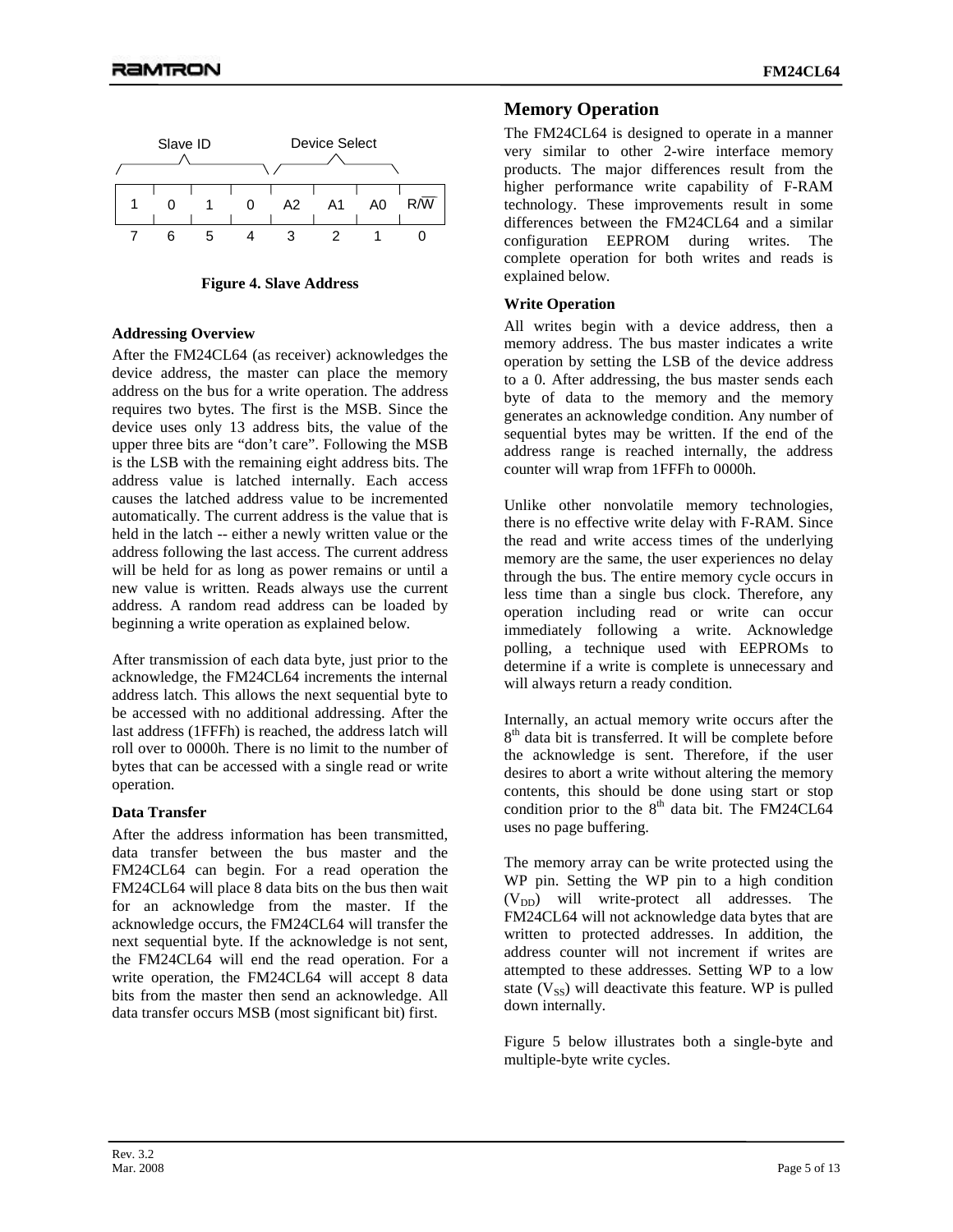

**Figure 6. Multiple Byte Write** 

# **Read Operation**

There are two basic types of read operations. They are current address read and selective address read. In a current address read, the FM24CL64 uses the internal address latch to supply the address. In a selective read, the user performs a procedure to set the address to a specific value.

## Current Address & Sequential Read

As mentioned above the FM24CL64 uses an internal latch to supply the address for a read operation. A current address read uses the existing value in the address latch as a starting place for the read operation. The system reads from the address immediately following that of the last operation.

To perform a current address read, the bus master supplies a device address with the LSB set to 1. This indicates that a read operation is requested. After receiving the complete device address, the FM24CL64 will begin shifting out data from the current address on the next clock. The current address is the value held in the internal address latch.

Beginning with the current address, the bus master can read any number of bytes. Thus, a sequential read is simply a current address read with multiple byte transfers. After each byte the internal address counter will be incremented.

*Each time the bus master acknowledges a byte, this indicates that the FM24CL64 should read out the next sequential byte.*

There are four ways to properly terminate a read operation. Failing to properly terminate the read will most likely create a bus contention as the FM24CL64 attempts to read out additional data onto the bus. The four valid methods are:

- 1. The bus master issues a no-acknowledge in the  $9<sup>th</sup>$  clock cycle and a stop in the  $10<sup>th</sup>$  clock cycle. This is illustrated in the diagrams below. This is preferred.
- 2. The bus master issues a no-acknowledge in the  $9<sup>th</sup>$  clock cycle and a start in the  $10<sup>th</sup>$ .
- 3. The bus master issues a stop in the  $9<sup>th</sup>$  clock cycle.
- 4. The bus master issues a start in the  $9<sup>th</sup>$  clock cycle.

If the internal address reaches 1FFFh, it will wrap around to 0000h on the next read cycle. Figures 7 and 8 below show the proper operation for current address reads.

## Selective (Random) Read

There is a simple technique that allows a user to select a random address location as the starting point for a read operation. This involves using the first three bytes of a write operation to set the internal address followed by subsequent read operations.

To perform a selective read, the bus master sends out the device address with the LSB set to 0. This specifies a write operation. According to the write protocol, the bus master then sends the address bytes that are loaded into the internal address latch. After the FM24CL64 acknowledges the address, the bus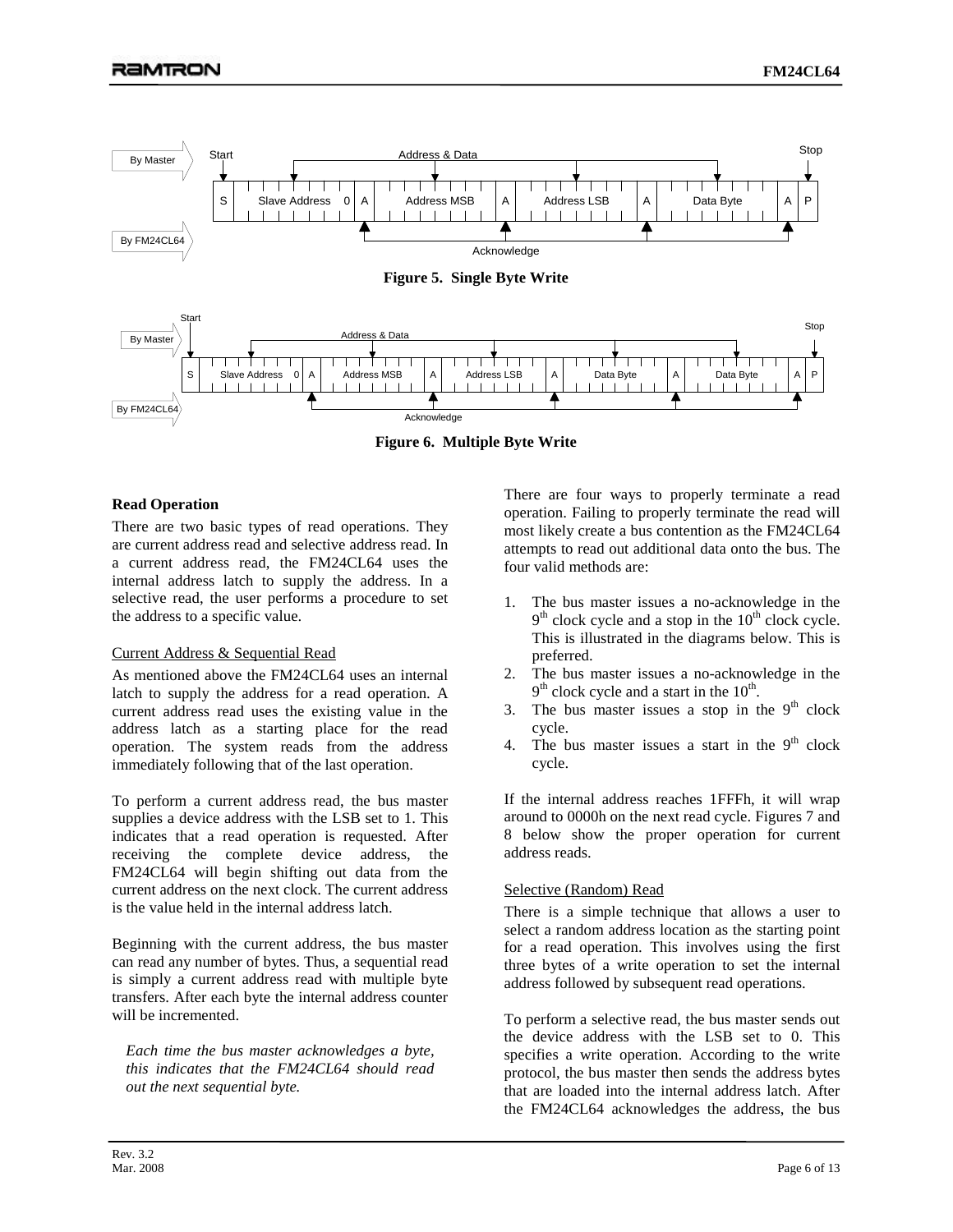# RAMTRON

master issues a start condition. This simultaneously aborts the write operation and allows the read command to be issued with the device address LSB

set to a 1. The operation is now a current address read.



**Figure 7. Current Address Read** 



**Figure 8. Sequential Read**



**Figure 9. Selective (Random) Read**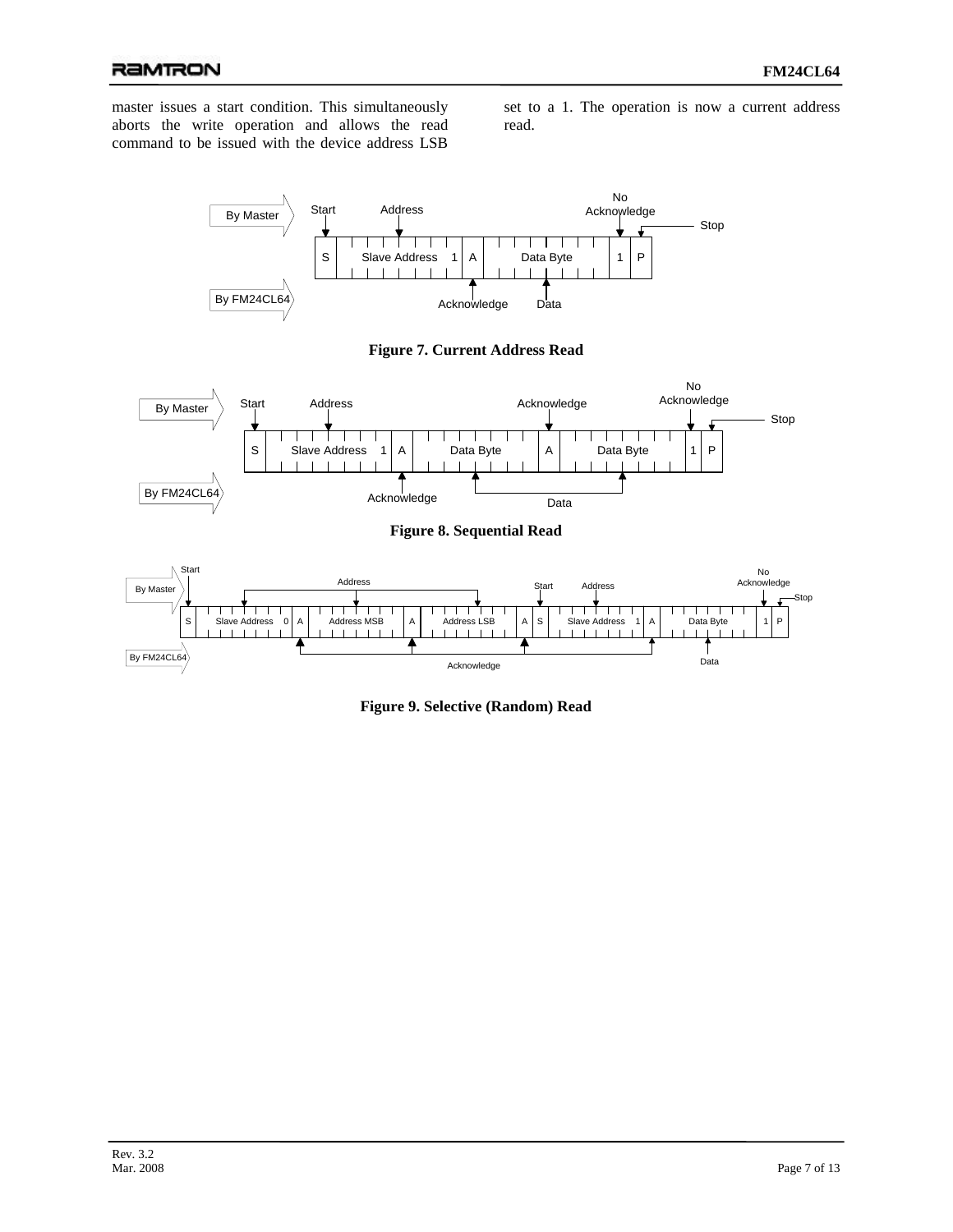# **Electrical Specifications**

| <b>Symbol</b>      | <b>Description</b>                            | <b>Ratings</b>                                        |
|--------------------|-----------------------------------------------|-------------------------------------------------------|
| $\rm V_{DD}$       | Power Supply Voltage with respect to $V_{SS}$ | $-1.0V$ to $+5.0V$                                    |
| $\rm V_{IN}$       | Voltage on any pin with respect to $V_{SS}$   | $-1.0V$ to $+5.0V$                                    |
|                    |                                               | and $V_{IN} < V_{DD} + 1.0V$ *                        |
| $\mathrm{T_{STG}}$ | <b>Storage Temperature</b>                    | -55 $\mathrm{^{\circ}C}$ to +125 $\mathrm{^{\circ}C}$ |
| $T_{LEAD}$         | Lead Temperature (Soldering, 10 seconds)      | $300^{\circ}$ C                                       |
| $\rm V_{ESD}$      | Electrostatic Discharge Voltage               |                                                       |
|                    | - Human Body Model (JEDEC Std JESD22-A114-B)  | 4kV                                                   |
|                    | - Machine Model (JEDEC Std JESD22-A115-A)     | 300V                                                  |
|                    | Package Moisture Sensitivity Level            | $MSL-1$                                               |

#### **Absolute Maximum Ratings**

\* Exception: The " $V_{IN}$  <  $V_{DD}$ +1.0V" restriction does not apply to the SCL and SDA inputs.

Stresses above those listed under Absolute Maximum Ratings may cause permanent damage to the device. This is a stress rating only, and the functional operation of the device at these or any other conditions above those listed in the operational section of this specification is not implied. Exposure to absolute maximum ratings conditions for extended periods may affect device reliability.

| <b>DC Operating Conditions</b> ( $T_A = -40^\circ$ C to $+ 85^\circ$ C, $V_{DD} = 2.7V$ to 3.65V unless otherwise specified) |  |
|------------------------------------------------------------------------------------------------------------------------------|--|
|------------------------------------------------------------------------------------------------------------------------------|--|

| <b>Symbol</b> | <b>Parameter</b>                     | Min             | <b>Typ</b> | <b>Max</b>          | <b>Units</b> | <b>Notes</b>   |
|---------------|--------------------------------------|-----------------|------------|---------------------|--------------|----------------|
| $V_{DD}$      | Main Power Supply                    | 2.7             |            | 3.65                | V            |                |
| $I_{DD}$      | V <sub>DD</sub> Supply Current       |                 |            |                     |              |                |
|               | $\omega$ SCL = 100 kHz               |                 |            | 75                  | μA           |                |
|               | @ $SCL = 400$ kHz                    |                 |            | 150                 | μA           |                |
|               | $@$ SCL = 1 MHz                      |                 |            | 400                 | μA           |                |
| $I_{SB}$      | <b>Standby Current</b>               |                 |            |                     | μA           | $\overline{2}$ |
| $I_{LI}$      | <b>Input Leakage Current</b>         |                 |            | $\pm 1$             | μA           | 3              |
| $I_{LO}$      | <b>Output Leakage Current</b>        |                 |            | $\pm 1$             | μA           | 3              |
| $V_{IL}$      | <b>Input Low Voltage</b>             | $-0.3$          |            | 0.3 V <sub>DD</sub> | V            |                |
| $V_{I\!H}$    | <b>Input High Voltage</b>            | $0.7 V_{DD}$    |            | $V_{DD}$ + 0.5      | V            |                |
| $V_{OL}$      | <b>Output Low Voltage</b>            |                 |            | 0.4                 | V            |                |
|               | @ $I_{OL} = 3.0$ mA                  |                 |            |                     |              |                |
| $R_{\rm IN}$  | Address Input Resistance (WP, A2-A0) |                 |            |                     |              |                |
|               | For $V_{IN} = V_{IL}$ (max)          | 50              |            |                     | $K\Omega$    | 5              |
|               | For $V_{IN} = V_{IH}$ (min)          |                 |            |                     | $M\Omega$    |                |
| $V_{HYS}$     | Input Hysteresis                     | $0.05$ $V_{DD}$ |            |                     | V            | 4              |

## **Notes**

- 1. SCL toggling between  $V_{DD}$ -0.3V and  $V_{SS}$ , other inputs  $V_{SS}$  or  $V_{DD}$ -0.3V.
- 2.  $SCL = SDA = V_{DD}$ . All inputs  $V_{SS}$  or  $V_{DD}$ . Stop command issued.
- 3. VIN or VOUT =  $V_{SS}$  to  $V_{DD}$ . Does not apply to WP, A2-A0 pins.
- 4. This parameter is characterized but not tested.
- 5. The input pull-down circuit is strong (50KΩ) when the input voltage is below V<sub>IL</sub> and weak (1MΩ) when the input voltage is above  $V_{IH}$ .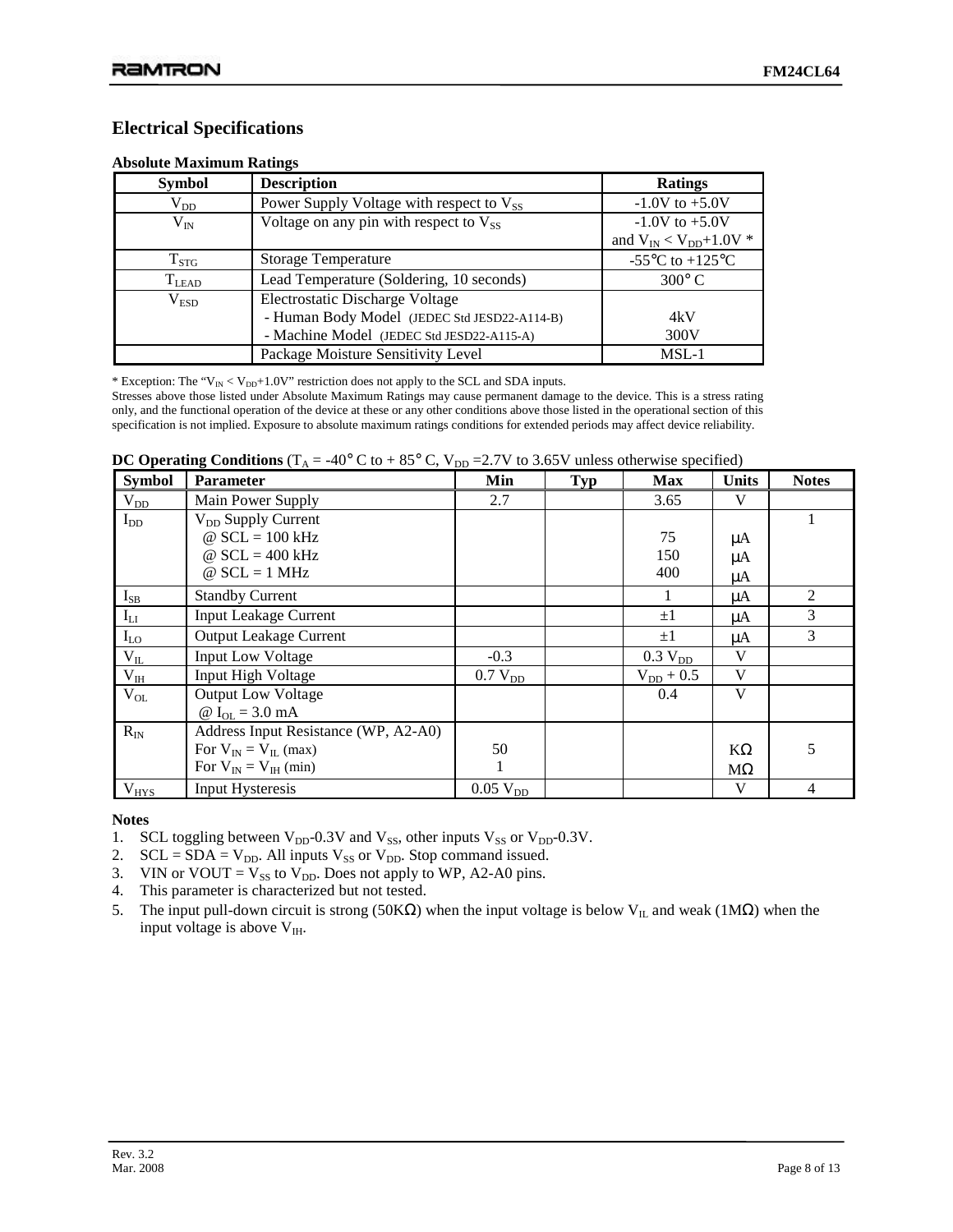| <b>Symbol</b>       | <b>Parameter</b>                                          | Min      | <b>Max</b> | Min      | <b>Max</b> | Min      | <b>Max</b> | <b>Units</b>  | <b>Notes</b>   |
|---------------------|-----------------------------------------------------------|----------|------------|----------|------------|----------|------------|---------------|----------------|
| $f_{\rm SCL}$       | <b>SCL Clock Frequency</b>                                | $\theta$ | 100        | $\Omega$ | 400        | $\Omega$ | 1000       | kHz           |                |
| $t_{LOW}$           | <b>Clock Low Period</b>                                   | 4.7      |            | 1.3      |            | 0.6      |            | $\mu$ s       |                |
| $t_{\rm HIGH}$      | Clock High Period                                         | 4.0      |            | 0.6      |            | 0.4      |            | $\mu$ s       |                |
| $t_{AA}$            | <b>SCL Low to SDA Data Out Valid</b>                      |          | 3          |          | 0.9        |          | 0.55       | $\mu s$       |                |
| $t_{\text{BUF}}$    | <b>Bus Free Before New</b><br>Transmission                |          |            | 1.3      |            | 0.5      |            | $\mu s$       |                |
| $t_{HD:STA}$        | <b>Start Condition Hold Time</b>                          | 4.0      |            | 0.6      |            | 0.25     |            | $\mu$ s       |                |
| $t_{\text{SU:STA}}$ | <b>Start Condition Setup for Repeated</b><br><b>Start</b> | 4.7      |            | 0.6      |            | 0.25     |            | $\mu s$       |                |
| $t_{HD:DAT}$        | Data In Hold                                              | $\Omega$ |            | $\Omega$ |            | $\Omega$ |            | ns            |                |
| $t_{\rm SU:DAT}$    | Data In Setup                                             | 250      |            | 100      |            | 100      |            | <sub>ns</sub> |                |
| $t_{R}$             | <b>Input Rise Time</b>                                    |          | 1000       |          | 300        |          | 300        | ns            | 2              |
| $t_F$               | <b>Input Fall Time</b>                                    |          | 300        |          | 300        |          | 100        | ns            | $\overline{2}$ |
| $t_{\rm SU:STO}$    | <b>Stop Condition Setup</b>                               | 4.0      |            | 0.6      |            | 0.25     |            | $\mu$ s       |                |
| $t_{DH}$            | Data Output Hold<br>(from SCL $@V_{IL}$ )                 | $\Omega$ |            | $\Omega$ |            | $\Omega$ |            | ns            |                |
| $t_{SP}$            | Noise Suppression Time Constant<br>on SCL, SDA            |          | 50         |          | 50         |          | 50         | ns            |                |

**AC Parameters**  $(T_A = -40^\circ \text{ C to } +85^\circ \text{ C}, V_{DD} = 2.7 \text{ V to } 3.65 \text{ V unless otherwise specified})$ 

## **Notes : All SCL specifications as well as start and stop conditions apply to both read and write operations.**

- 1 The speed-related specifications are guaranteed characteristic points along a continuous curve of operation from DC to 1 MHz.
- 2 This parameter is periodically sampled and not 100% tested.

# **Capacitance**  $(T_A = 25^\circ \text{ C}, \text{f=1.0 MHz}, V_{DD} = 3\text{ V})$

| Symbol        | <b>Parameter</b>               | Max | <b>Units</b> | <b>Notes</b> |
|---------------|--------------------------------|-----|--------------|--------------|
| $-V$ $\Omega$ | Input/Output capacitance (SDA) |     | nŀ           |              |
| -IN           | Input Capacitance              |     | nH           |              |

## **Notes**

1 This parameter is periodically sampled and not 100% tested.

# **AC Test Conditions**

| <b>Input Pulse Levels</b>      | 0.1 $V_{DD}$ to 0.9 $V_{DD}$ |
|--------------------------------|------------------------------|
| Input rise and fall times      | $10$ ns                      |
| Input and output timing levels | $0.5 V_{DD}$                 |

# **Equivalent AC Load Circuit**

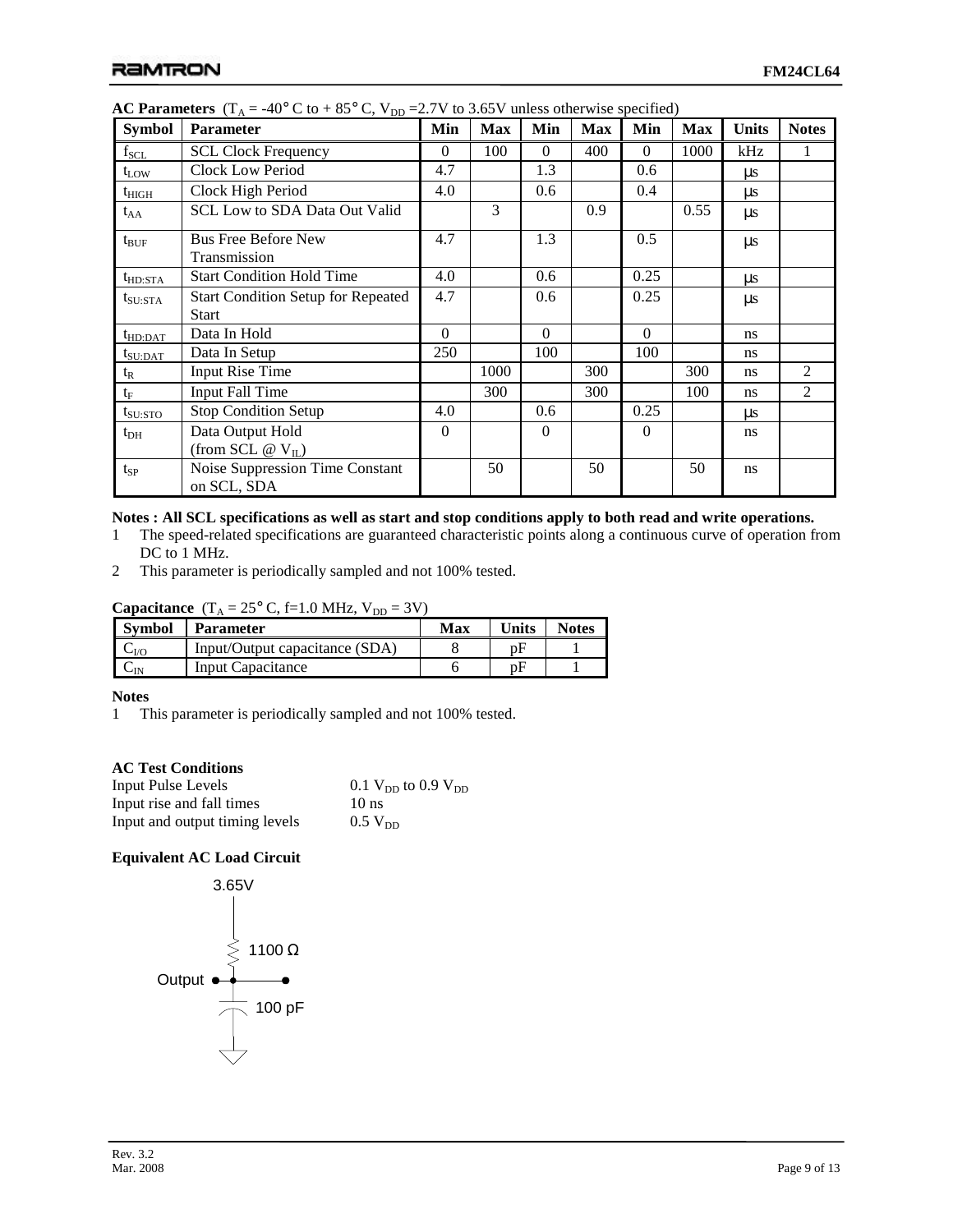## **Diagram Notes**

All start and stop timing parameters apply to both read and write cycles. Clock specifications are identical for read and write cycles. Write timing parameters apply to slave address, word address, and write data bits. Functional relationships are illustrated in the relevant datasheet sections. These diagrams illustrate the timing parameters only.

## **Read Bus Timing**



## **Data Retention** ( $V_{DD} = 2.7V$  to 3.65V, 85°C)

| Parameter      | Min | $\mathbf{v}_{\text{links}}$ | <b>Notes</b> |
|----------------|-----|-----------------------------|--------------|
| Data Retention | ≁~  | ears                        |              |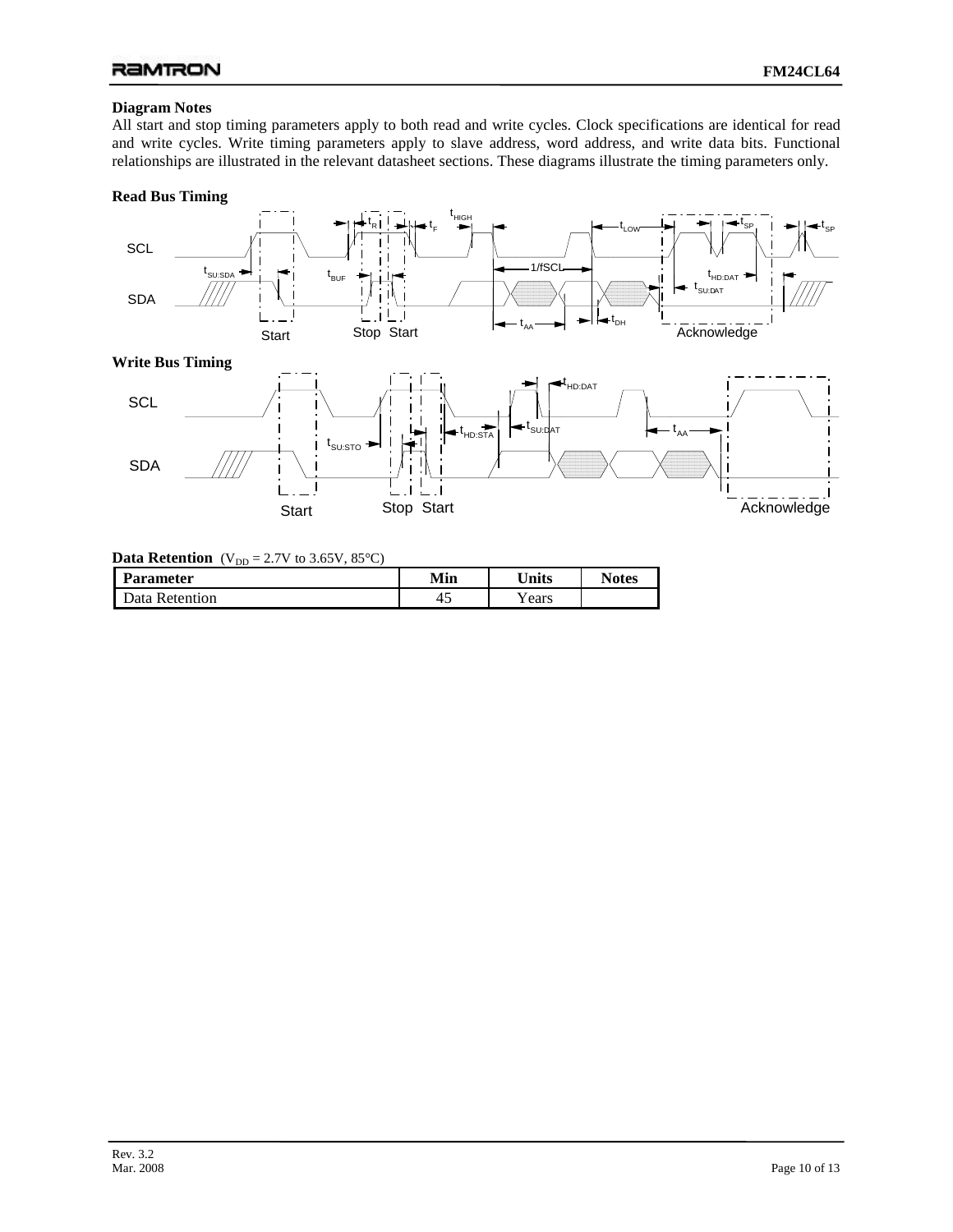# **Mechanical Drawing**

# **8-pin SOIC (JEDEC Standard MS-012 variation AA)**



Refer to JEDEC MS-012 for complete dimensions and notes. All dimensions in millimeters.

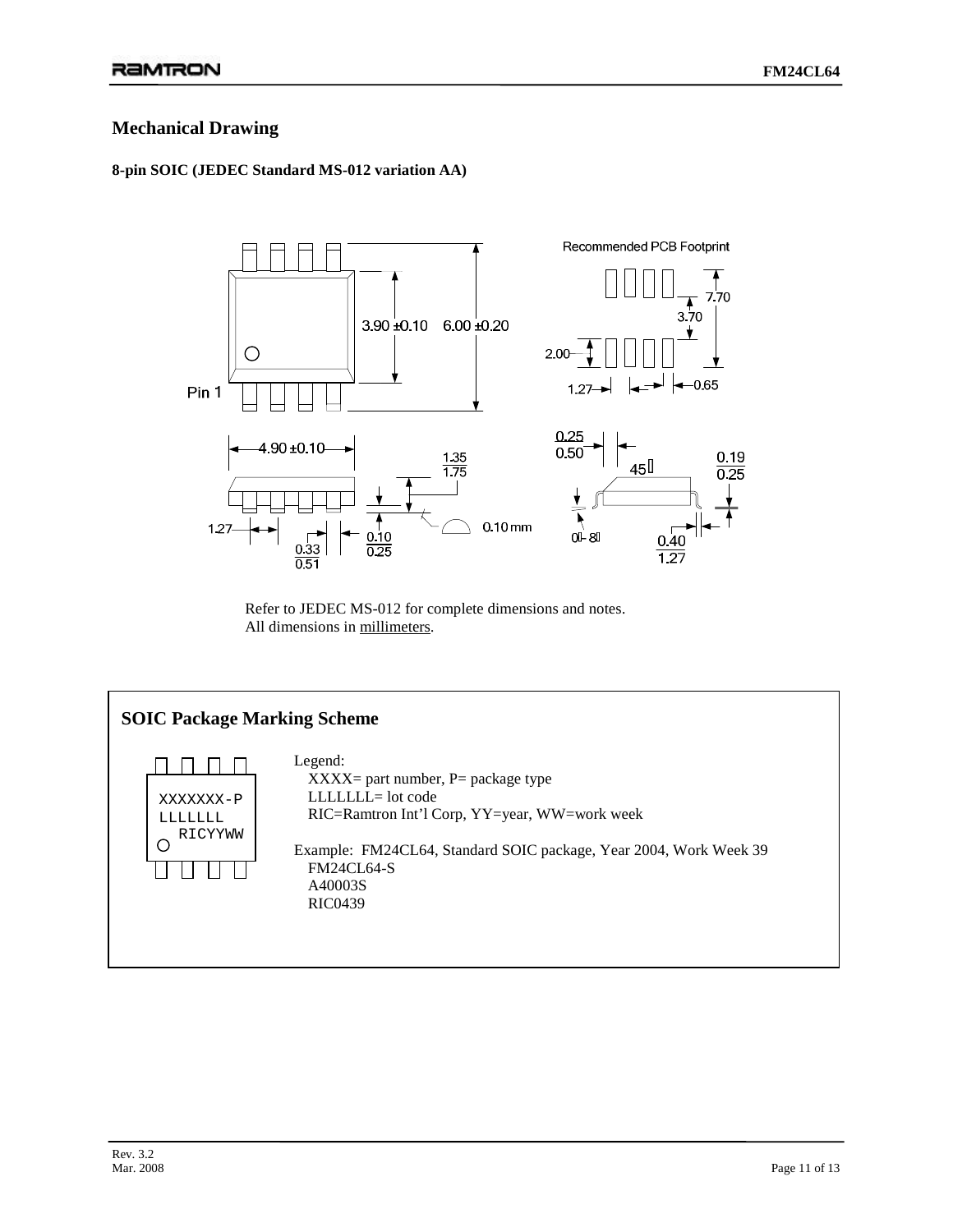#### **8-pin TDFN (4.0mm x 4.5mm body, 0.95mm pitch)**